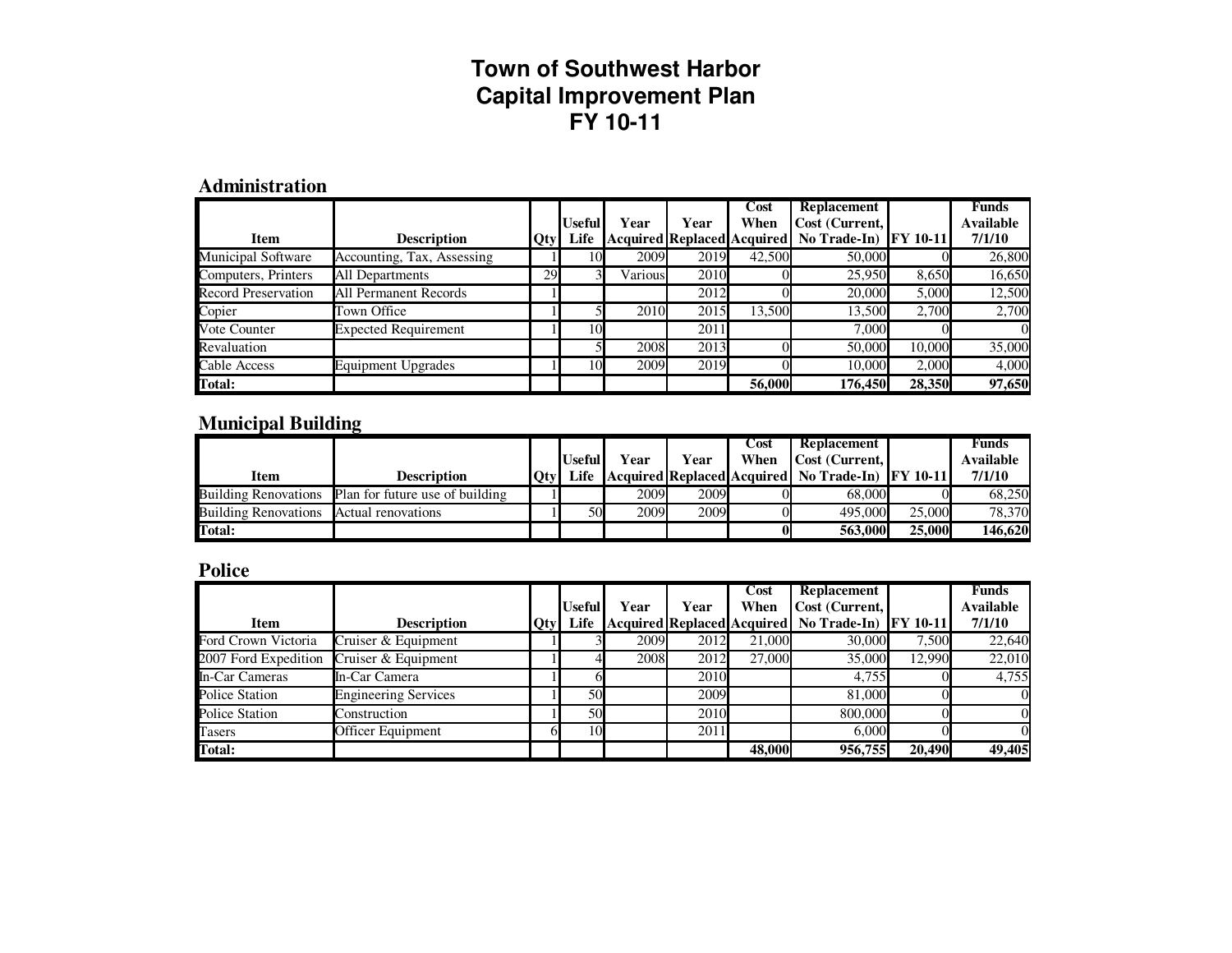| Dispatch |
|----------|
|----------|

|                  |                                              |         | Useful | Year              | Year | Cost<br>When | <b>Replacement</b><br>Cost (Current,                |              | <b>Funds</b><br><b>Available</b> |
|------------------|----------------------------------------------|---------|--------|-------------------|------|--------------|-----------------------------------------------------|--------------|----------------------------------|
| Item             | <b>Description</b>                           | $ $ Otv | Life   |                   |      |              | Acquired Replaced Acquired   No Trade-In   FY 10-11 |              | 7/1/10                           |
| Dispatch Console |                                              |         | 10     | 2010              | 2020 |              | 10.000                                              | .000         | 1,000                            |
| Security Camera  | <b>Station Security/Interviews</b>           |         | 10     | 2010              | 2020 |              | 5.000                                               | 500          | 500                              |
|                  | Communication Tower Town wide communications |         | 20     | 2003 <sub>l</sub> | 2023 | 5.000        | 30,000                                              | .500         | 8.220                            |
| Total:           |                                              |         |        |                   |      | 5.000l       | 45,000                                              | <b>3.000</b> | 9,720                            |

**Fire**

|                                          |                                               |     |               |       |      | Cost                       | <b>Replacement</b>              |                 | <b>Funds</b>     |
|------------------------------------------|-----------------------------------------------|-----|---------------|-------|------|----------------------------|---------------------------------|-----------------|------------------|
|                                          |                                               |     | <b>Useful</b> | Year  | Year | When                       | <b>Cost (Current, Proposed)</b> |                 | <b>Available</b> |
| <b>Item</b>                              | <b>Description</b>                            | Qty | Life          |       |      | Acquired Replaced Acquired | No Trade-In)                    | <b>FY 10-11</b> | 7/1/10           |
| Thermal Imaging Camera                   |                                               |     | 10            | 2009  | 2019 | 16,000                     | 16,000                          |                 |                  |
| Explosive & hazardous Gas Monitor        |                                               |     | 10            | 1996  | 2010 | 3,000                      | 3,000                           |                 | 3,000            |
| Jaws of Life                             |                                               |     | 10            | 2001  | 2011 | 11,500                     | 12,000                          | 6.000           | 12,000           |
| <b>SCBA</b>                              |                                               | 61  | 20            | 1996  | 2016 | 18,000                     | 24,000                          | 3,425           | 6,850            |
| <b>SCBA</b>                              | Purchased w/grant                             | 18  | 20            | 2004  | 2024 | 63,000                     | 72,000                          |                 |                  |
| 2002 Freightliner/Ferrara Class A Pumper |                                               |     | 25            | 2002  | 2027 | 160,000                    | 212,000                         |                 |                  |
| 2006 Ferra Class A Rescue/Pumper         |                                               |     | 25            | 2006  | 2031 | 212,000                    | 250,000                         |                 | OI               |
|                                          | 1975 Ford/American La France Class A Pumper   |     | 25            | 1975  | 2000 | 44,500                     | 180,000                         |                 | OI               |
| 1980 Pierce Class A Pulused              |                                               |     | 25            | 1996  | 2005 | 49,500                     | 212,000                         |                 | $\Omega$         |
|                                          | 1981 American LaFran Donated by Mt. Desert    |     | 25            | 2010  | 2006 |                            | 750,000                         |                 | ΩI               |
| <b>Quint Pumper</b>                      | Replaces the '75, '80, & '81                  |     | 25            |       | 2011 |                            | 750,000                         | 40,000          | 122,650          |
| 1989 Ford 4WD Rescud/Mini Pumper         |                                               |     | 25            | 1990  | 2015 | 72,000                     | 130,000                         |                 |                  |
|                                          | 1980 Chevrolet Mini PlUsed on Greening Island |     | 25            | 1980  | 2005 | 4.900                      | 130.000                         |                 | ΩI               |
| 2004 Ford Pick-up                        | Chief's Truck                                 |     | 25            | 2004l | 2014 | 20,000                     | 22,000                          |                 |                  |
| <b>Total:</b>                            |                                               |     |               |       |      | 674,400                    | 2,763,000                       | 49,425          | 144,500          |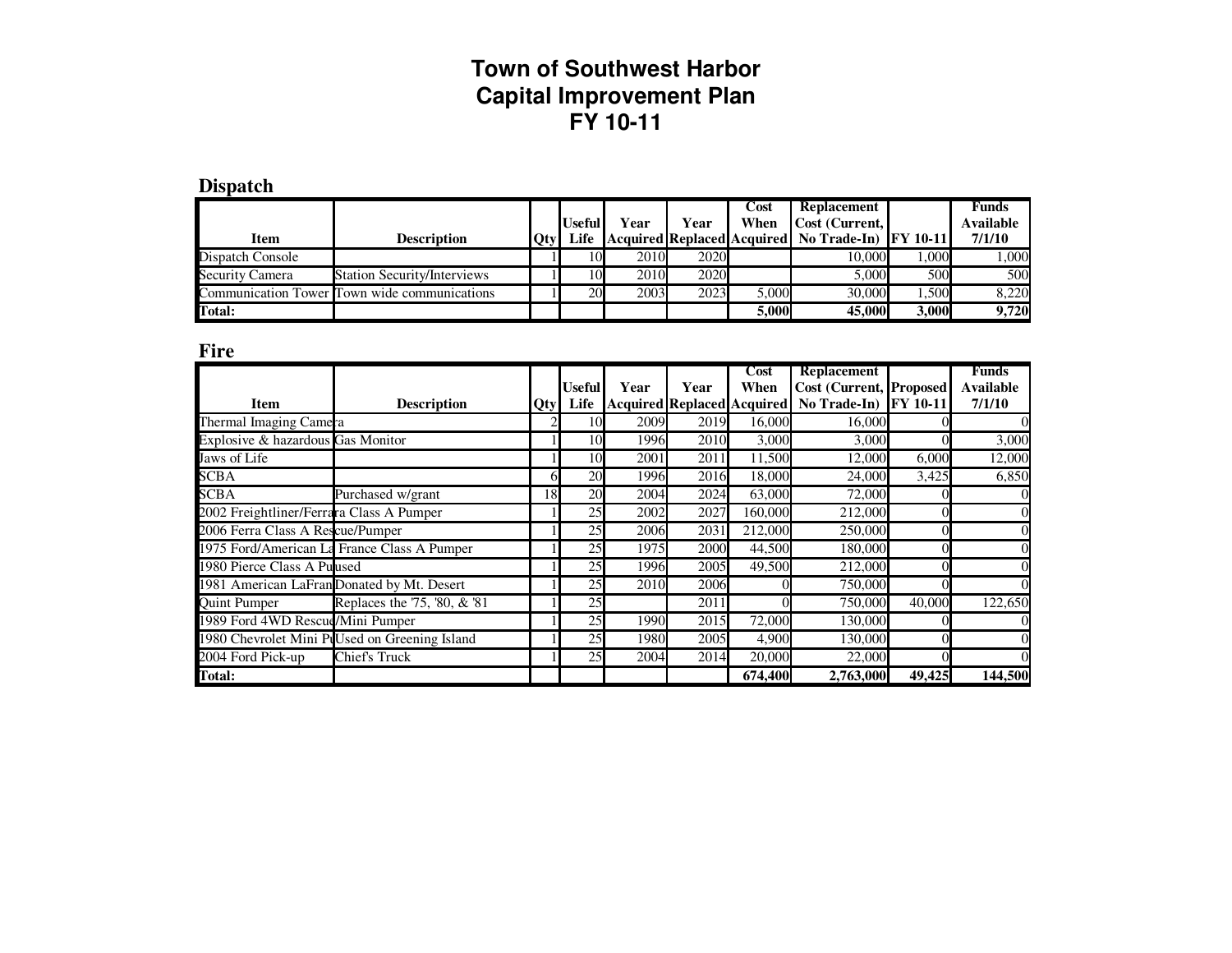**Harbor** 

|                                            |                                                  |                          |               |      |                                   | Cost    | <b>Replacement</b>   |                 | <b>Funds</b>     |
|--------------------------------------------|--------------------------------------------------|--------------------------|---------------|------|-----------------------------------|---------|----------------------|-----------------|------------------|
|                                            |                                                  |                          | <b>Useful</b> | Year | Year                              | When    | Cost (Current,       |                 | <b>Available</b> |
| <b>Item</b>                                | <b>Description</b>                               | Otyl                     | Life          |      | <b>Acquired Replaced Acquired</b> |         | No Trade-In)         | <b>FY 10-11</b> | 7/1/10           |
| <b>Harbor Master Office</b>                | <b>Manset Dock</b>                               |                          | 20            | 1992 | 2012                              | 4,000   | 48,500               | 10,000          | 39,085           |
| 20' Eastern                                | <b>HM</b> Boat                                   |                          | 20            | 2009 | 2024                              | 23,000  | 23,000               |                 | 800              |
| 90 HP Honda                                | Boat Motor -                                     |                          | 5             | 2009 | 2014                              | 12,000  | 12,000               |                 | 7,000            |
| <b>Boat Trailer</b>                        | Haul/store HM boat                               |                          |               |      | 2011                              |         | 2,400                | 2,400           | 2,400            |
| 16x24 Pres.Trt. Floats Lower Dock          |                                                  |                          | 15            | 2002 | 2017                              | 21,000  | 46.080               | $\Omega$        | $\overline{0}$   |
| 6x20 Pres. Trt. Finger Lower Dock          |                                                  | $\overline{\mathcal{L}}$ | 15            | 2010 | 2025                              | 7,200   | 7,200                |                 | $\Omega$         |
| 16x24 Pres.Trt. Floats Upper Dock          |                                                  | $\overline{c}$           | 15            | 2003 | 2018                              | 14,000  | 23,040               | 0               | $\Omega$         |
| 6x20 Pres. Trt. Finger                     | <b>Upper Dock</b>                                | $\overline{8}$           | 15            | 2003 | 2018                              | 9,600   | 28,800               | 0               | $\Omega$         |
| 16x24 Pres.Trt. Floats Manset Dock         |                                                  | 4                        | 15            | 2004 | 2019                              | 2,800   | 46,080               | $\Omega$        | ΩI               |
| 4x16 Spruce Finger                         | <b>Manset Dock</b>                               | 11                       | 10            | 2001 | 2011                              | 8,000   | 31,680               | 0               | 32,155           |
| 16x24 Relief Floats                        | Varies                                           | $\overline{2}$           | 15            | 2004 | 2019                              | 14,000  | 23,040               |                 | $\Omega$         |
|                                            | Hoists Upgrade/ReplaceManset & Lower Town Docks  | 4                        | 4             | 2000 | 2006                              |         | 22,000               | 2,000           | 4,480            |
| Pilings/Wall Replacem Manset Dock          |                                                  | 42                       | 15            |      | 2011                              |         | 63,000               | 49,700          | 63,000           |
| <b>Float Bridge</b>                        | Manset Dock - replace wooden                     |                          | 15            | 1996 | 2011                              |         | 2,500                | 1,350           | 2,500            |
| <b>Cross Bracing Replacer Manset Dock</b>  |                                                  |                          | 15            | 1999 | 2014                              |         | 13,440               |                 | 1,840            |
| <b>Deck Planking</b>                       | Manset Dock                                      |                          | 15            | 1999 | 2015                              |         | 60,440               |                 |                  |
| Ramp Resurfacing                           | <b>Manset Dock</b>                               |                          | 10            |      | 2014                              |         | 21,430               |                 | $\Omega$         |
| <b>Trap Slides</b>                         | <b>Manset Dock</b>                               | 3                        | 10            |      | 2011                              |         | 7,100                | 3,000           | 3,000            |
| <b>Electrical Conduit Repl</b> Manset Dock |                                                  |                          | 10            |      | 2011                              |         | 4,300                | 4,300           | 4,300            |
| Catwalk/Step Replacen Upper Town Dock      |                                                  |                          | 15            | 1985 | 2013                              |         | 16,200               | $\Omega$        | $\Omega$         |
| Light Post                                 | <b>Upper Town Dock</b>                           |                          | 20            |      | 2011                              |         | 2,250                | 2,250           | 2,250            |
| Float Piling Replaceme Upper Town Dock     |                                                  | 7                        | 15            | 1991 | 2020                              | 7,000   | 11,900               |                 | $\Omega$         |
| Parking Lot Pavement Lower Town Dock       |                                                  |                          | 10            | 1995 | 2010                              |         | 9,550                |                 | $\Omega$         |
| Ladder Replacement                         | Lower Town Dock                                  | $\overline{c}$           | 10            | 1995 | 2010                              |         | 5,200                | 0               | ΩI               |
| Mooring Plan Update                        | Proposed 50% Match Grant                         |                          | 20            |      | 2011                              |         | 10,560               | 5,280           | 5,280            |
|                                            | Dock Extension Project Lower Town Dock-50% Match |                          |               |      | 2009                              |         | $\overline{200,000}$ |                 |                  |
| <b>Total:</b>                              |                                                  |                          |               |      |                                   | 122,600 | 741,690              | 80,280          | 168,090          |